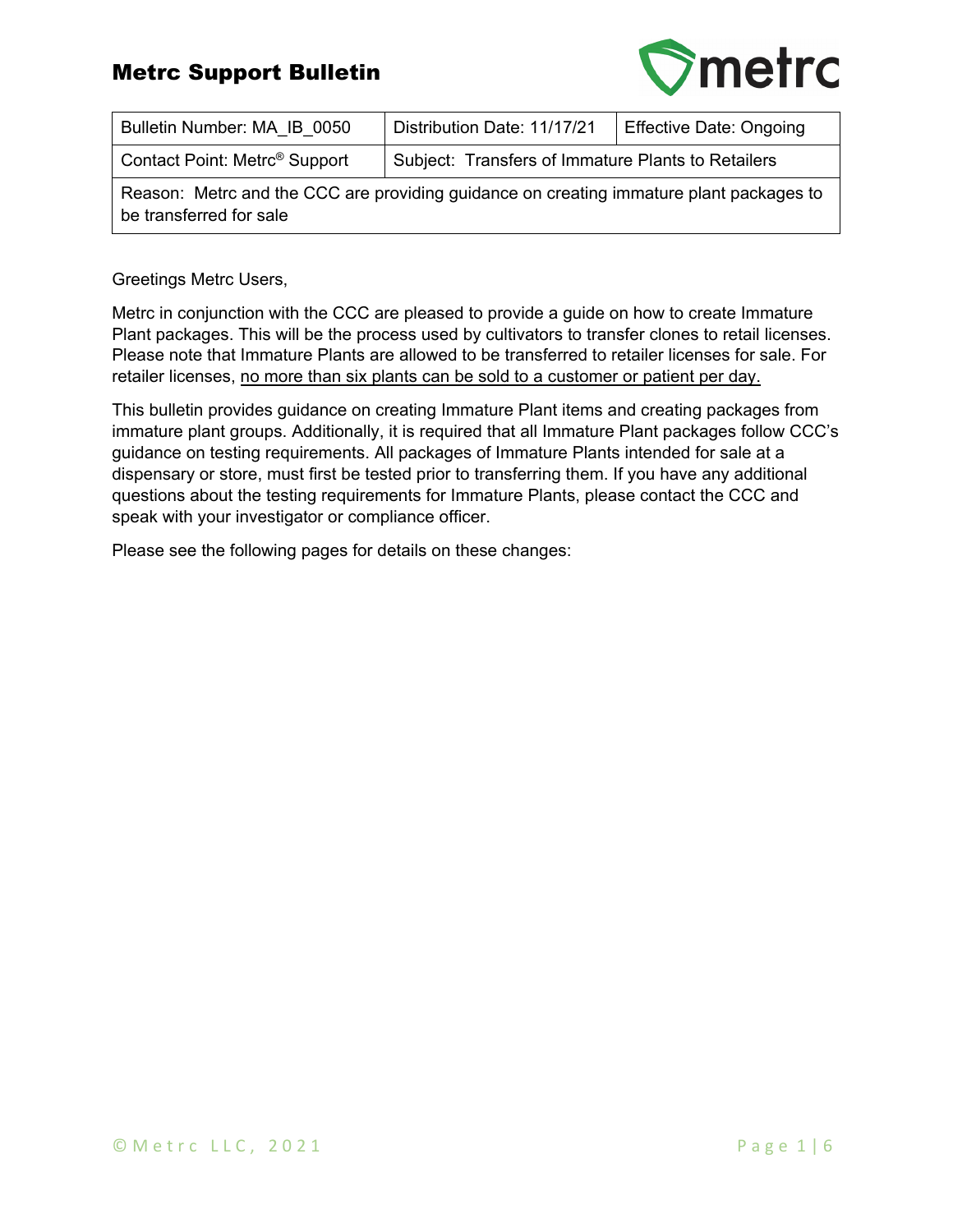

# **Creating Immature Plant Items**

Before an packages of Immature Plants can be created, Immature Plant items will need to be created. To do this, navigate to the items section of Metrc under the Admin tab. This is shown below in **Figure 1.**

| Admin <del>v</del>          |  |
|-----------------------------|--|
| Tag Orders<br>Tags          |  |
| Locations<br><b>Strains</b> |  |
| <b>Items</b>                |  |
| Item Brands<br>Transporters |  |
| Employees                   |  |

**Figure 1: Navigate to Items Screen**

Once on the items screen, use the "Add Items" button to trigger an action window to select "Immature Plants" as the item category, input the name of the item, and select the strain of the item. This step is demonstrated below in **Figure 2**.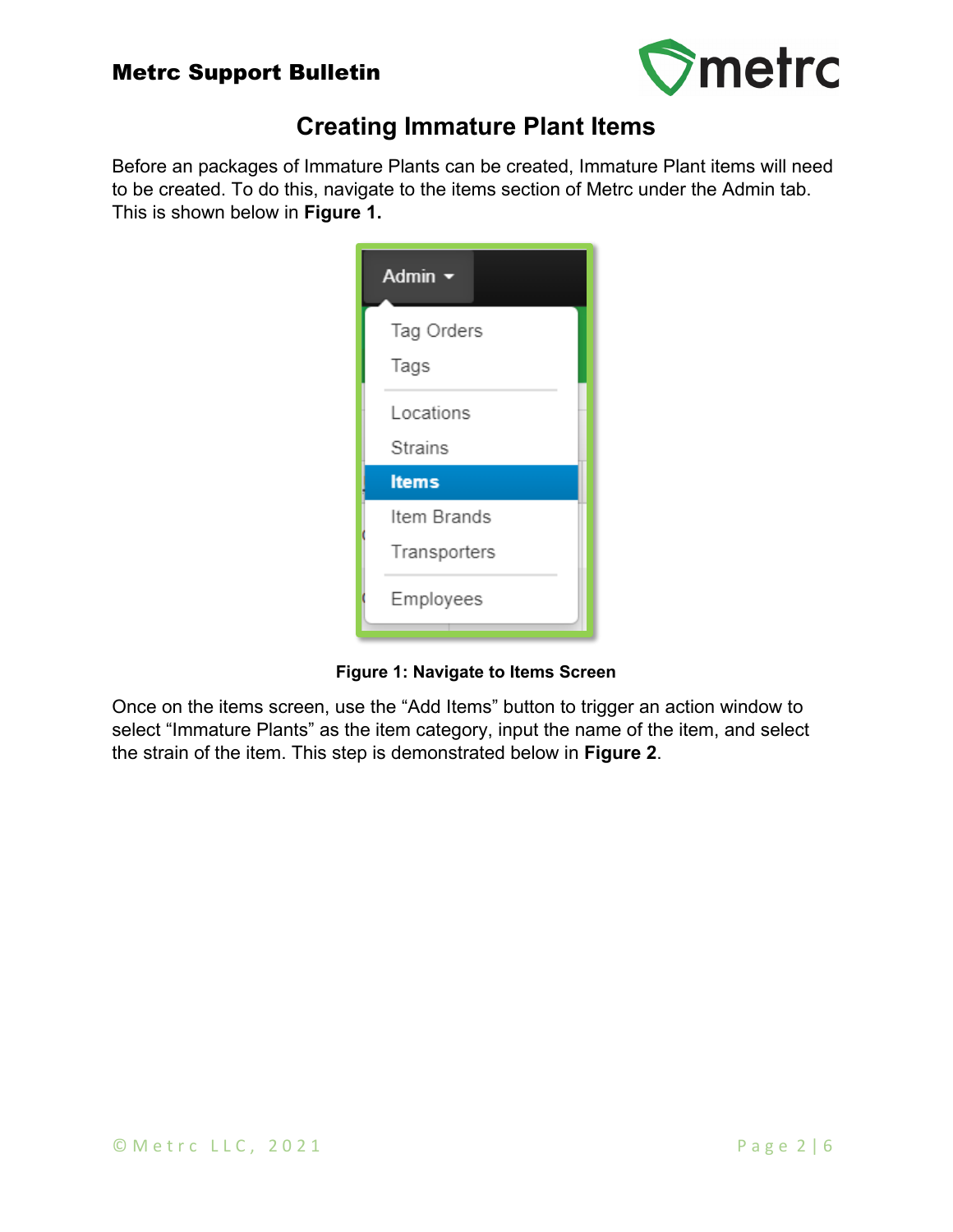

| <b>Add Items</b>                                                                                                                                                                                                                                                                                                                                                                                                                        | $\times$               |
|-----------------------------------------------------------------------------------------------------------------------------------------------------------------------------------------------------------------------------------------------------------------------------------------------------------------------------------------------------------------------------------------------------------------------------------------|------------------------|
| Item $# 1$                                                                                                                                                                                                                                                                                                                                                                                                                              | (clear)                |
| Immature Plant - Blue Dream<br>Unit of Measure<br>Name                                                                                                                                                                                                                                                                                                                                                                                  | Each<br>v              |
| Strain<br>Category<br>Immature Plants<br>$\checkmark$                                                                                                                                                                                                                                                                                                                                                                                   | <b>Blue Dream</b><br>v |
| Product Photo                                                                                                                                                                                                                                                                                                                                                                                                                           | Select files           |
| Label Photo                                                                                                                                                                                                                                                                                                                                                                                                                             | Select files           |
| Packaging<br>Photo                                                                                                                                                                                                                                                                                                                                                                                                                      | Select files           |
| (ingredient)<br>1                                                                                                                                                                                                                                                                                                                                                                                                                       |                        |
| $\mathbf{1}$<br>(item)                                                                                                                                                                                                                                                                                                                                                                                                                  |                        |
|                                                                                                                                                                                                                                                                                                                                                                                                                                         |                        |
| Why is there no multi-Facility create such as that available in Employees, Strains, and Locations?<br>Certain Item Categories require the selection of a pre-existing Strain. Verifying and informing that the specified Strain exists<br>in all of the selected Facilities would be convoluted and complex to inform. For this reason we have opted to not add the ability<br>to create Items in multiple Facilities at the same time. |                        |
| <b>Create Items</b><br>Cancel                                                                                                                                                                                                                                                                                                                                                                                                           |                        |

**Figure 2: Create Immature Plant Item Action Window**

## **Creating Immature Plant Packages**

Once the Immature Plant item is created for the packages, navigate to their Immature tab of the Plants section of Metrc. Once there, select the Immature Plant batch that the plants are being packaged out of, then use the "Create Packages" button. This step is demonstrated below in **Figure 3**.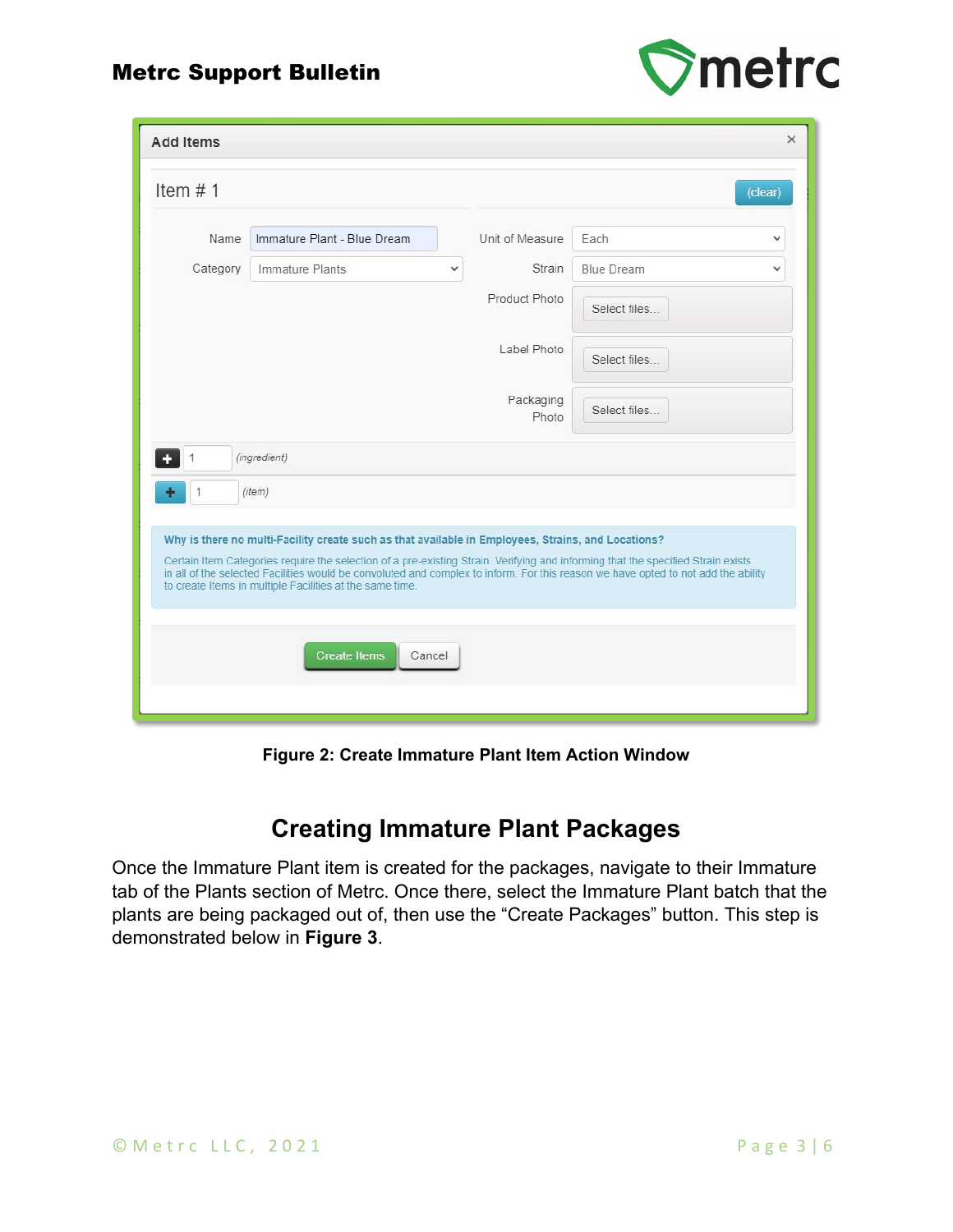



| <b>Plants</b>          |                    |                        |                          |           |                       |                               |   |              |                     |          |              |                       |                         |                          |
|------------------------|--------------------|------------------------|--------------------------|-----------|-----------------------|-------------------------------|---|--------------|---------------------|----------|--------------|-----------------------|-------------------------|--------------------------|
| Immature               | Inactive           |                        | Vegetative               | Flowering | On Hold               | Inactive                      |   | Additives    | Waste               |          | Harvested    | On Hold               | <b>Inactive</b>         |                          |
| <b>Create Packages</b> |                    | <b>Split Plantings</b> |                          | Rename    | <b>Change Strains</b> | <b>Change Location</b>        |   |              | Change Growth Phase |          |              | <b>Destroy Plants</b> | <b>Record Additives</b> | <b>Record Waste</b>      |
| Group                  |                    |                        | $\ddot{\cdot}$<br>Strain |           | ٠                     | Location                      | ÷ | Type         | ÷<br>Plants         | $\vdots$ | Tracked      | Packaged              | ÷<br>Harvested          | Destroyed :<br>$\bullet$ |
| ٠                      | Blue Dream 10.8.21 |                        | <b>Blue Dream</b>        |           |                       | <b>Immature Plant</b><br>Room |   | <b>Clone</b> | 20                  |          | $\mathbf{0}$ | $\mathbf{0}$          |                         |                          |

**Figure 3: Select Immature Plant Package and Create Packages Button**

This button will trigger an action window to indicate the amount of plants being packaged. Select the applicable Immature Plant item, and enter all of the other required information. Once the information is verified as accurate then select the "Create Packages" button to complete the process. This step is demonstrated in **Figure 4**, below.

| <b>Create Immature Plants Packages</b> |                                |        |              |    |            |         |  |  |
|----------------------------------------|--------------------------------|--------|--------------|----|------------|---------|--|--|
| Package #1                             |                                |        |              |    |            | (clear) |  |  |
| Group                                  | Blue Dream 10.8.21             | Q      | Plants Count | 20 |            |         |  |  |
| New Tag                                | ABCDEF012345670000013914       | Q      | Package Date | 盖  | 10/08/2021 | today   |  |  |
| Location                               | Flower Vault                   | Q      |              |    |            |         |  |  |
| Item                                   | M00000008301: Immature Plant - | Q      |              |    |            |         |  |  |
| Note                                   |                                |        |              |    |            |         |  |  |
| 1<br>÷                                 |                                |        |              |    |            |         |  |  |
|                                        |                                |        |              |    |            |         |  |  |
|                                        | <b>Create Packages</b>         | Cancel |              |    |            |         |  |  |
|                                        |                                |        |              |    |            |         |  |  |
|                                        |                                |        |              |    |            |         |  |  |

#### **Figure 4: Create Immature Plant Package Action Window**

Once created, a lab test sample package will need to be created to submit to a testing facility. To perform this action, select the immature plant package, then select the "Submit for Testing" button. This step is demonstrated below in **Figure 5.**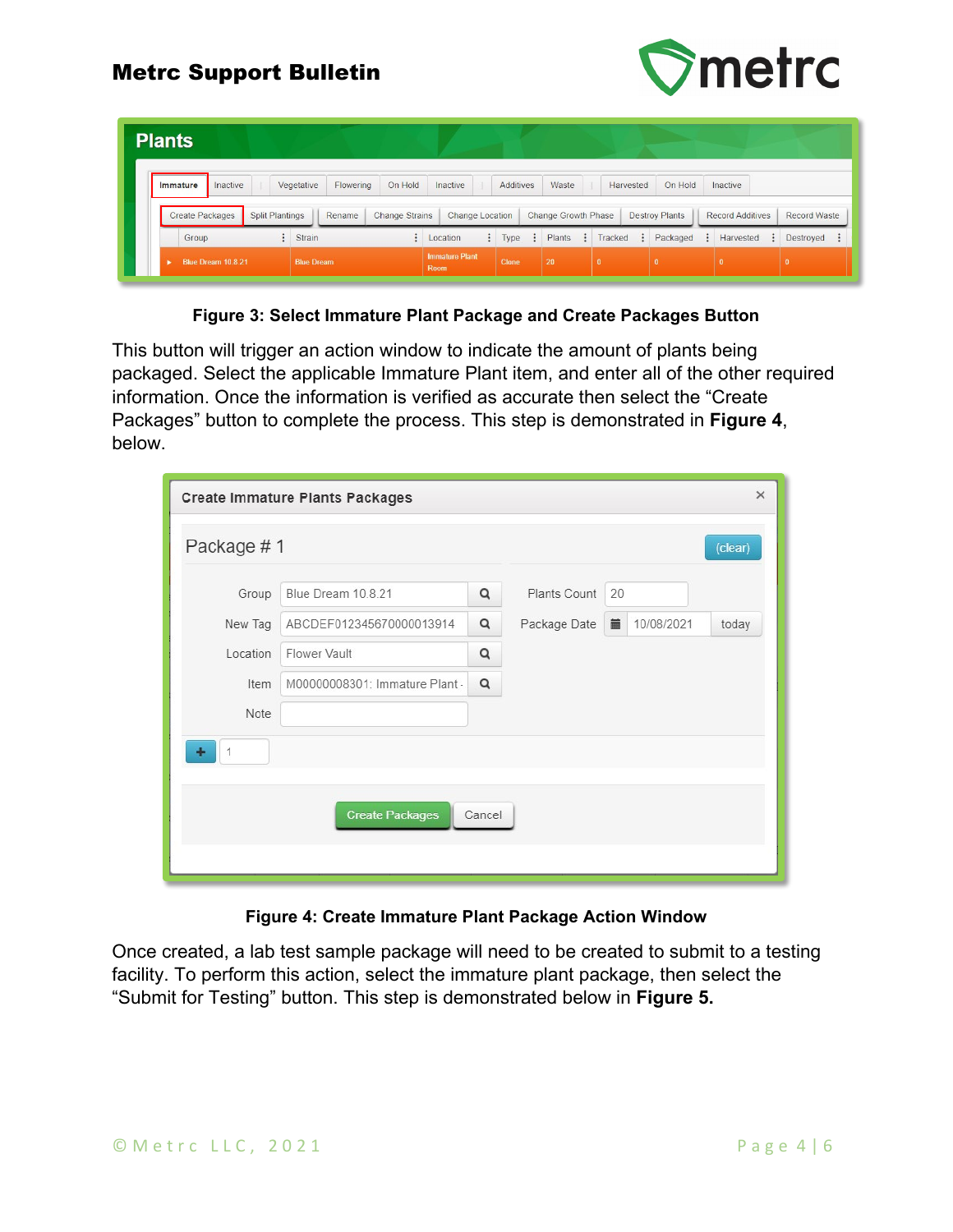

| <b>Active</b><br>On Hold | Inactive                  | In Transit        |                                                        |                           |                   |          |                 |                                            |
|--------------------------|---------------------------|-------------------|--------------------------------------------------------|---------------------------|-------------------|----------|-----------------|--------------------------------------------|
| New Packages             | <b>Submit for Testing</b> | Remediate         | <b>Create Plantings</b>                                | <b>Unpack Plants</b>      | New Transfer      |          |                 |                                            |
| <b>Change Locations</b>  | Change Items              | Change Reg'd LTBs | Adjust                                                 | <b>Change Notes</b>       | Finish            |          |                 | $\overline{\mathbf{v}}$ $\mathbf{v}$<br>ê۰ |
| Tag                      |                           | Src. H's          | Item<br>÷                                              | Category                  | Item Strain<br>÷  | Quantity | <b>P.B. No.</b> | <b>Lab Testing</b>                         |
|                          | Q BCDEF012345670000013914 |                   | M00000008301:<br>Immature Plant -<br><b>Blue Dream</b> | Immature<br><b>Plants</b> | <b>Blue Dream</b> | 20 ea    |                 | NotSubmitted                               |

#### **Figure 5: Select Package and Submit for Testing Button**

This button will trigger an action window to create the new package. Please keep in mind that the Immature Plants packages and the test samples are created with a unit of measure of each. During this process, please ensure that the "Immature Plants" required lab test batch is selected. Once all the information is completed, use the "Create Package" button to complete the process. This step is shown below in **Figure 6**.

Please note: If you have any questions about the testing requirements for immature plants, please reach out to your investigator or their compliance officer at the CCC.